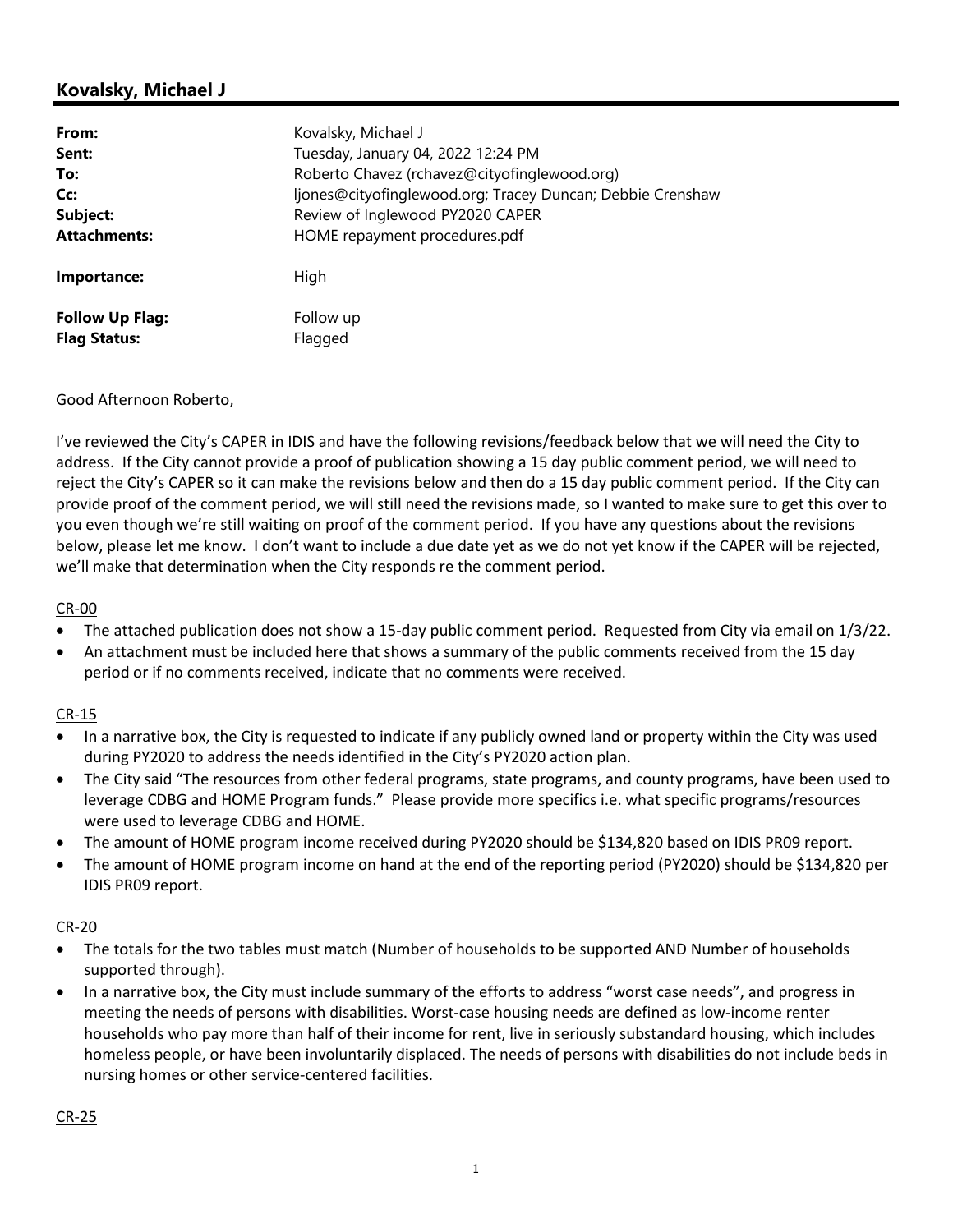For each narrative box in this section, the City must include numeric goals and accomplishments for PY2020. Please be sure to address each service identified under each narrative box (outreach, emergency shelter/transitional housing, homeless prevention, transition to permanent housing, etc).

## CR-35

- For the lead based paint narrative box, the City only discussed disclosure and certifications, but did not indicate if it undertook any work funded by CDBG or HOME which required the abatement of lead-based paint hazards.
- For the narrative box re analysis of impediments, the City indicates what it will do, but we need to know what was done during PY2020 to overcome the effects of any impediments identified in the City's AFH.

## CR-40

- Please indicate in the narrative which HUD funded programs the city monitored during PY2020 using its procedures (should be CDBG, CDBG-CV, and HOME). Also be sure to indicate if the procedures described apply to each program. If different procedures apply to one of them, say CDBG-CV, then also include a description of those procedures in the narrative box.
- In the appropriate narrative box in this section, the City must include the specifics of its 15-day public comment period i.e. dates of the 15 day period and the subsequent public hearing. The information should include how the City made sure the notice the City provided included minorities, non-English speaking persons and persons with disabilities.

## CR-45

• IDIS does not clearly ask for this, but we need the City to report on any accomplishments and program income from its Section 108 loan(s) in a narrative box in this section.

## CR-50

- In the narrative box re inspections, the City must include:
	- o Results of on-site inspections of affordable rental housing assisted under the program to determine compliance with housing codes and other applicable regulations, including:
		- **A list of projects that should have been inspected on-site this program year based upon the** schedule in §92.504(d)
		- An indication of which of these were inspected and a summary of issues that were detected during the inspection
		- A description of how it will remedy the situation for those properties that were not inspected
- In the narrative box re affirmative marketing actions, the City indicated that it updates and maintains an affirmative fair housing marketing plan for its HOME funded activities, but it did not provide specific actions or an assessment of those actions for HOME units and programs. This might be something the City looks at during its HOME monitoring.
- In the narrative box re HOME program income, the City's narrative indicated that the City did not receive any HOME program income, however IDIS report PR09 indicates that the City received \$134,820 on 8/3/21 which is during PY2020, this should be corrected.
- When describing other actions taken to foster and maintain affordable housing, the City only described what it will do. We need the City to describe what it did during PY2020 to foster and maintain affordable housing.

Other issues that will be raised in the City's CAPER letter:

- 1. IDIS Activities 836 and 847: These activities have been open for more than three years since they were initially funded in IDIS. If City completes these soon, let me know and we can exclude them from the CAPER letter.
- 2. HOME Flagged Activities: 719, 805, 832, 833, 834, 835
	- a. Based on correspondence received so far, the City will have to repay the funds drawn for activities 832 and 805 in the amount of \$32,834. Per 92.502(b), a HOME activity can only be setup in IDIS if: environmental requirements under 24 CFR part 58 for release of funds have been met and the City has committed funds to a specific local project as defined under 92.2. Per 92.2, committing to a specific local project means: project owner have executed a written legally binding agreement under which HOME assistance will be provided to the owner for an identifiable project for which all necessary financing has been secured, a budget and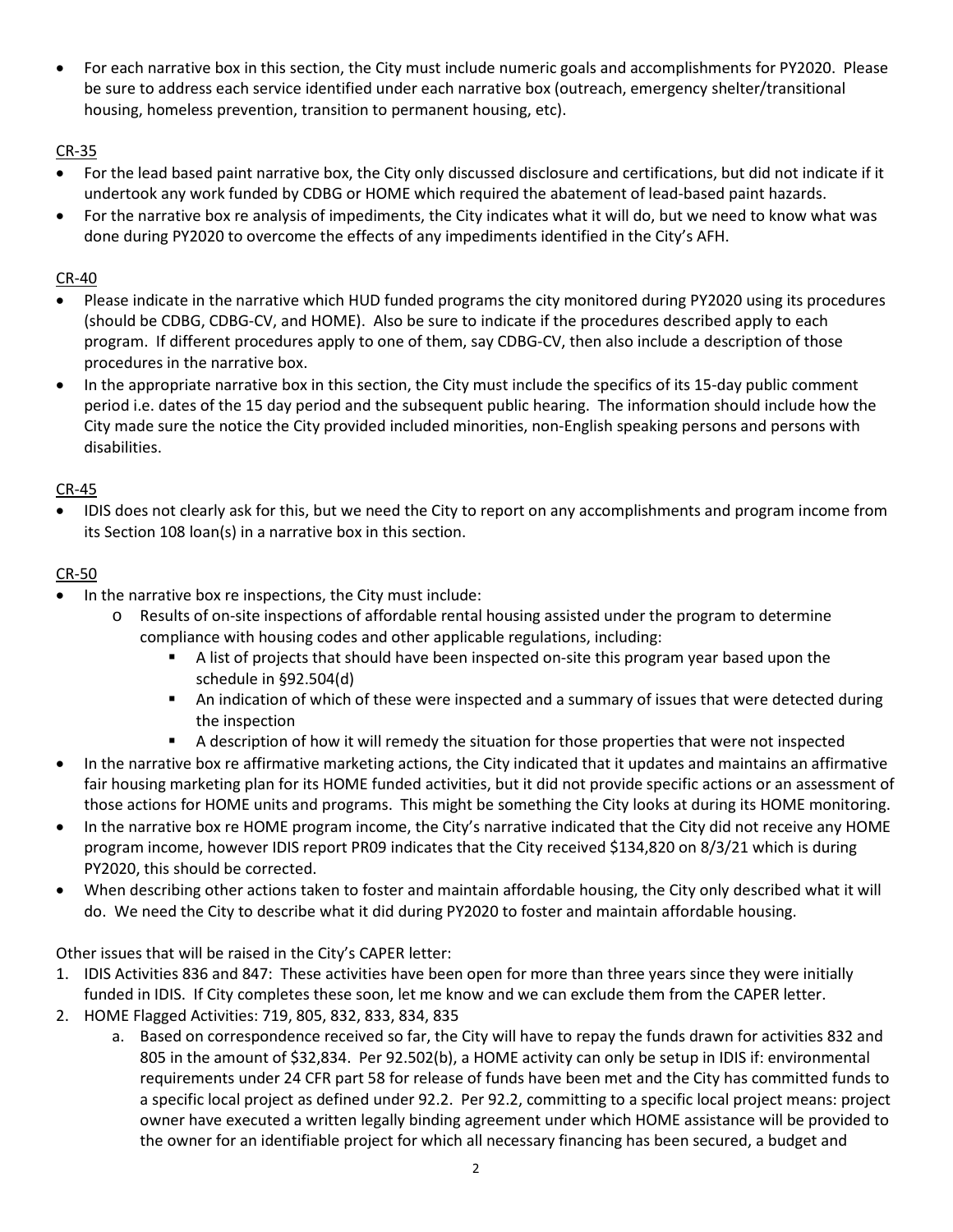schedule have been established, and underwriting has been completed and under which construction is scheduled to start within twelve months of the agreement date. It looks like this should have been charged to the City's HOME admin activity, but unfortunately, per IDIS report PR27 the City has already drawn the maximum amount of admin allowed for the associated grant years of the funds drawn. Therefore, the City is requested to repay the funds drawn per the attached repayment instructions and to cancel the activities in IDIS.

b. For IDIS activities 719, 833, 834, and 835, please provide information requested in 1/3/22 email.

Best Regards,

#### **MICHAEL J. KOVALSKY**

Community Planning and Development Representative U.S. Department of Housing and Urban Development Los Angeles Field Office 300 North Los Angeles Street, Suite 4054 Los Angeles, CA 90012

\_\_\_\_\_\_\_\_\_\_\_\_\_\_\_\_\_\_\_\_\_\_\_\_\_\_\_\_\_\_\_\_\_\_\_\_\_\_\_\_\_\_\_\_\_\_\_\_\_\_\_\_\_\_\_\_\_\_\_\_\_\_\_\_\_\_\_\_\_\_\_\_\_\_\_\_

Email: Michael.J.Kovalsky@hud.gov Phone: 213.534.2566 Fax: 213.894.8122 Web: www.hud.gov